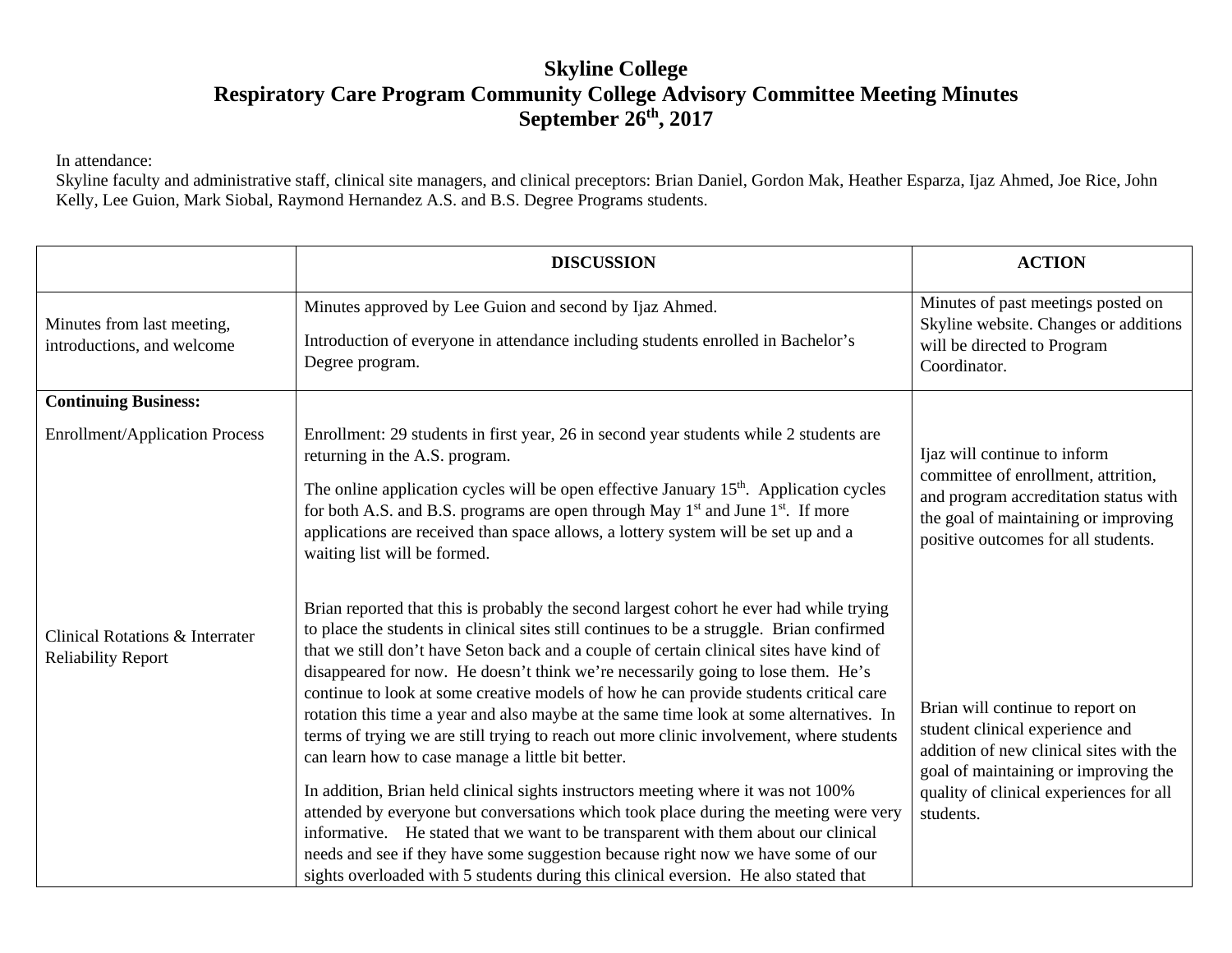| <b>Inter-rational Report</b>             | clinical instructors also discussed and creating creative ideas in regards to interrater<br>reliability process.                                                                                                                                                                                                                                                                                                                                                                                                                                                                                                                             |                                                                                                                                                                                                                                             |
|------------------------------------------|----------------------------------------------------------------------------------------------------------------------------------------------------------------------------------------------------------------------------------------------------------------------------------------------------------------------------------------------------------------------------------------------------------------------------------------------------------------------------------------------------------------------------------------------------------------------------------------------------------------------------------------------|---------------------------------------------------------------------------------------------------------------------------------------------------------------------------------------------------------------------------------------------|
| <b>Budget Update</b>                     | Ray reported that economy is stable while county is showing increases in property<br>taxes. Even though we're still on basic aid, it doesn't mean we're under resources.<br>For our college, STEM and health care is a priority and have full support for our<br>Respiratory Care bachelor's degree program.                                                                                                                                                                                                                                                                                                                                 | Ray will continue to keep committee<br>members informed of the financial<br>health of Skyline College and RC<br>Program.                                                                                                                    |
|                                          | In addition using one-time funds, Allied Health computer lab was converted to<br>simulation lab. We have finalized contracts earlier today to purchase equipment. Once<br>the equipment gets delivered and installed, we'll hold the faculty training during<br>Spring semester.                                                                                                                                                                                                                                                                                                                                                             |                                                                                                                                                                                                                                             |
| RT Club Update                           | Sherr Olson, vice president of RT club reported that the club held their first club<br>meeting a week ago and everything went well. Respiratory Care Meet and Greet was<br>held where they met first year students. She also reported that none of the students<br>will able to attend AARC congress conference in Indianapolis due to clinical rotation<br>hours schedule but majority of the students will be attending Greater Bay Area Region<br>conference in Tahoe. Sherr also informed the committee that College is phasing out<br>individual program logos therefore the club had to redesign their logo and order new<br>T-shirts. | Continued Goals: Mentoring of First<br>Year students by Second Year<br>students; Find fundraising and<br>community volunteer opportunities<br>that allow for continued education<br>and promotion of the profession of<br>Respiratory Care. |
| <b>Continuing Business Degree:</b>       |                                                                                                                                                                                                                                                                                                                                                                                                                                                                                                                                                                                                                                              |                                                                                                                                                                                                                                             |
| <b>BS</b> Degree Updates                 | Ijaz reported that the B.S. degree program is moving well. The first cohort will be<br>graduating in May in conjunction with College graduation. He encouraged all the<br>community members and managers to celebrate their success.                                                                                                                                                                                                                                                                                                                                                                                                         | RC Program faculty and                                                                                                                                                                                                                      |
|                                          | For the next cohort, the college has received approval to offer fully online program.<br>Lesson learned that students are busy and they're competing with a lot of<br>responsibilities. The program is in conversation how students can be best supported<br>while keeping up with the retention.                                                                                                                                                                                                                                                                                                                                            | administrators will continue to seek<br>and provide improved educational<br>opportunities for students with the<br>goal of promoting classroom and<br>clinical excellence and expanding<br>professional opportunities following             |
| <b>Full-time Faculty Position Update</b> | It has been hard to fill in the full-time position. The position has opened couple of<br>times with no luck. To make it outstanding, revised hiring brochure was created with<br>additional highlights such affordable housing and overload assignment over the<br>summer to make it 12 month position. The plan is to remove the posting and reopen<br>back up next semester. To have the high touch, college President along with Ray will<br>personally outreach at east coast Master's program to recruit.                                                                                                                               | graduation.                                                                                                                                                                                                                                 |